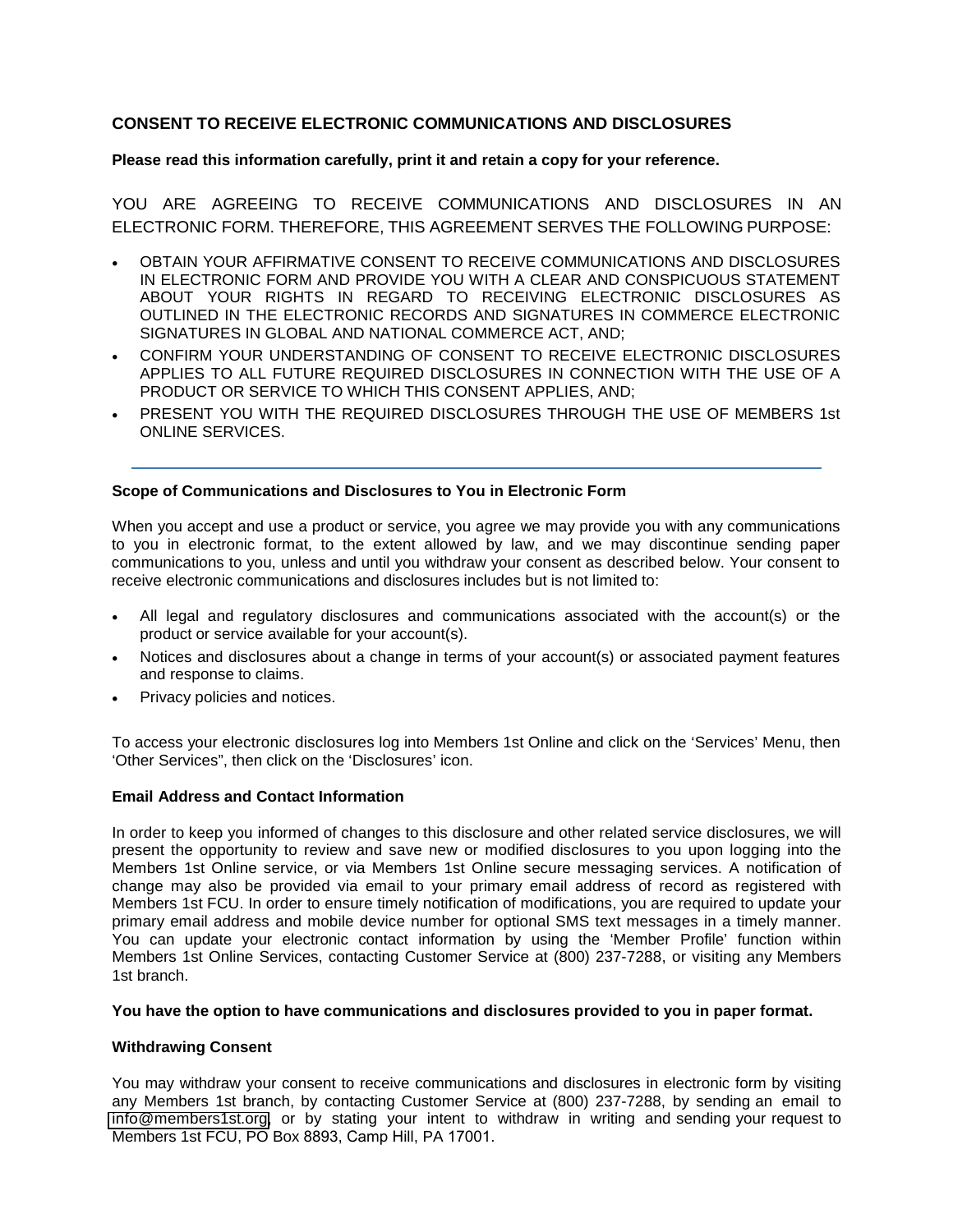You have the right to withdraw consent to have disclosures provided or made available in an electronic form, *but understand doing so will result in the termination of your use of Members 1st Online Services*.

#### **Requesting Paper Copies**

You may request a paper copy of any electronic disclosure by contacting Customer Service at (800) 237-7288, by sending an email to info[@members1st.org,](mailto:info@members1st.org) or by visiting any Members 1st branch location. You may also write to: Members 1st FCU, PO Box 8894, Camp Hill, PA 17001. Paper copies may be subject to fees as set forth in Members 1st [Account Terms and Fees](https://www.members1st.org/ask-us/rate-center/truth-in-savings-and-rate-and-fee-disclosures#service-charges).

#### **Hardware & Software Requirements**

To access, view and retain electronic documents we make available to you, you must have a computer equipped with compatible hardware and software. Please click the link to review [technical](https://www.members1st.org/products-services/electronic-mobile-services/members-1st-secure-login/) [requirements.](https://www.members1st.org/products-services/electronic-mobile-services/members-1st-secure-login/) You must also have access to a [printer and/or sufficient storage capacity to print,](https://www.members1st.org/about-us/digital-banking/secure-login) or download and save personal copies of your electronic documents.

#### **Consent**

By selecting "Yes" you give your affirmative consent for Members 1st to provide electronic communications and disclosures to you as described within this document.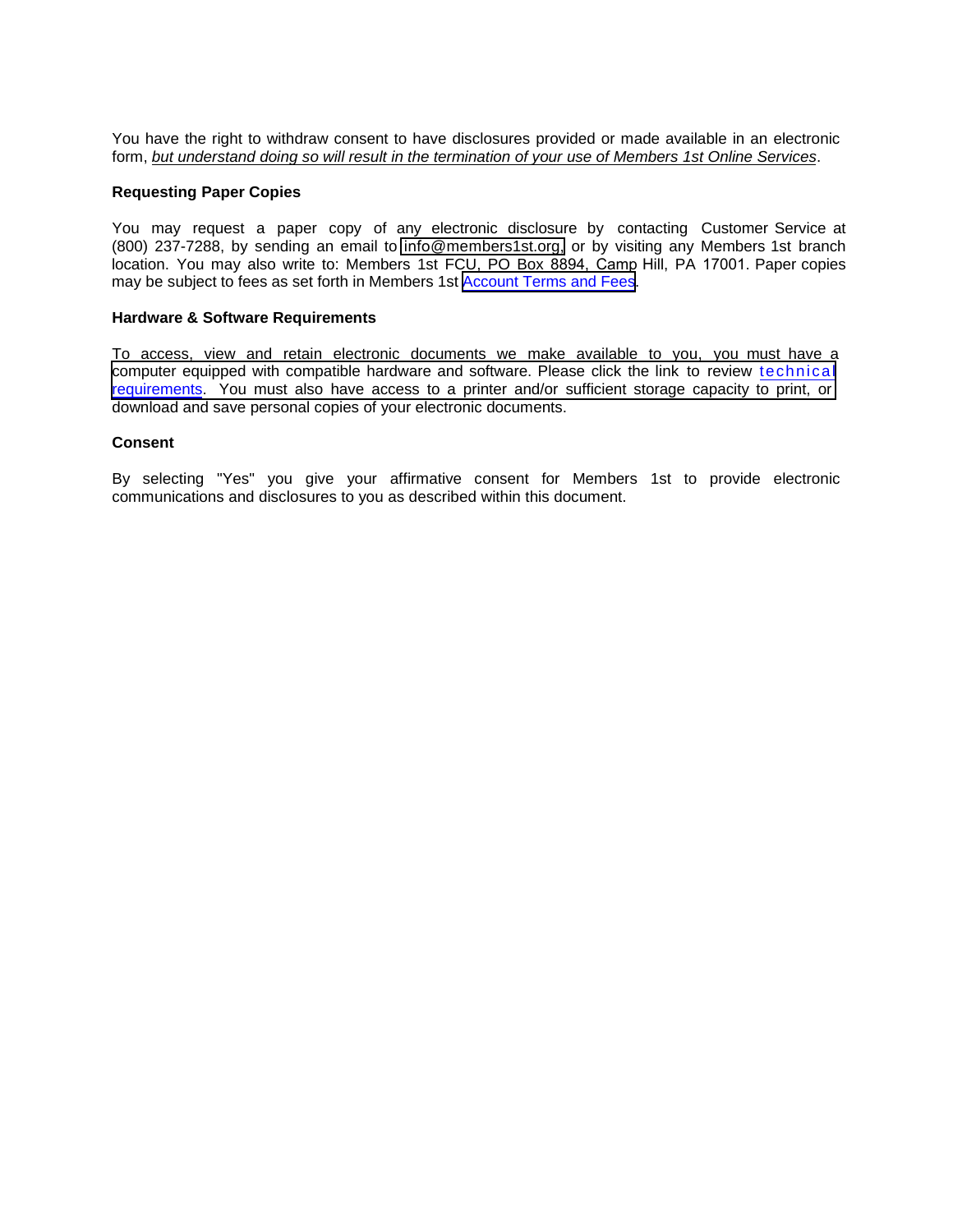# **ELECTRONIC STATEMENTs (eStatements) & NOTICES (eNotices) DISCLOSURE and CONSENT AGREEMENT**

### **Please read this information carefully, print it and retain a copy for your reference.**

### **Consent to Receive Statements and Notices Electronically**

By accepting this "ELECTRONIC STATEMENTs (eStatements) & NOTICES (eNotices) DISCLOSURE and CONSENT AGREEMENT" you consent and agree that Members 1st Federal Credit Union may provide electronic delivery of account statements (eStatements), and notices and tax documents (eNotices) in lieu of paper form for your Members 1st account(s).

## **Method of Providing Statements and Notices Electronically**

You understand account statements and notices we provide to you in electronic form will be either:

- Via e-mail; or
- By access to a secure website we designate within an email message we send to you at the time the information is available; or
- By access to a secure web service we designate in advance for such purpose.

Notices are generated every business day, while account statements are generated on a monthly or quarterly cycle. When your statements or notices are made available you will receive an email message to notify you of availability. To access your statement and notice documents log into Members 1st Online and click on the 'eDocuments' icon on the 'View Accounts' page. Additional information in support of this service can be found on the [eDocuments](https://www.members1st.org/products-services/electronic-mobile-services/edocuments/) page of our website.

Please note you must have access to a printer and/or sufficient storage capacity to print, or download and save personal copies of your electronic documents.

#### **Email Address and Contact Information**

You understand your responsibility to maintain a valid, active email address and ensure all other contact information is kept current on your account(s). You can update your contact information by using the 'Member Profile' function within Members 1st Online, or by notifying Members 1st by visiting any branch location, or by calling (800) 237-7288.

Members 1st is not liable for any third party-incurred fees, legal liability, or any other issues or liabilities arising from eStatements/eNotices or notifications sent to an invalid or inactive email address, or postal address you have provided.

#### **You have the option to have account statements and notices provided to you in paper format.**

#### **Withdrawing Consent to Receive Electronic Statements and Notices**

Your right to receive electronic account statements and notices is voluntary and may be withdrawn at any time. You may withdraw your consent by visiting any Members 1st branch, by contacting Customer Service at (800) 237-7288, by sending an email to info[@members1st.org,](mailto:info@members1st.org) or by stating your intent to withdraw in writing and sending your request to Members 1st FCU, PO Box 8893, Camp Hill, PA 17001.

Your request to withdraw consent will become effective no later than fifteen (15) calendar days after receipt and confirmation by Members 1st. Upon withdrawing consent you understand you will no longer have access to your electronic account statement and notice documents; and you will receive account statements and notices in paper form via postal mail service; and you are subject to any fee related to statements or notices as may be set forth in Members 1st [Account Terms](https://www.members1st.org/consumer-service-charges) and Fees.